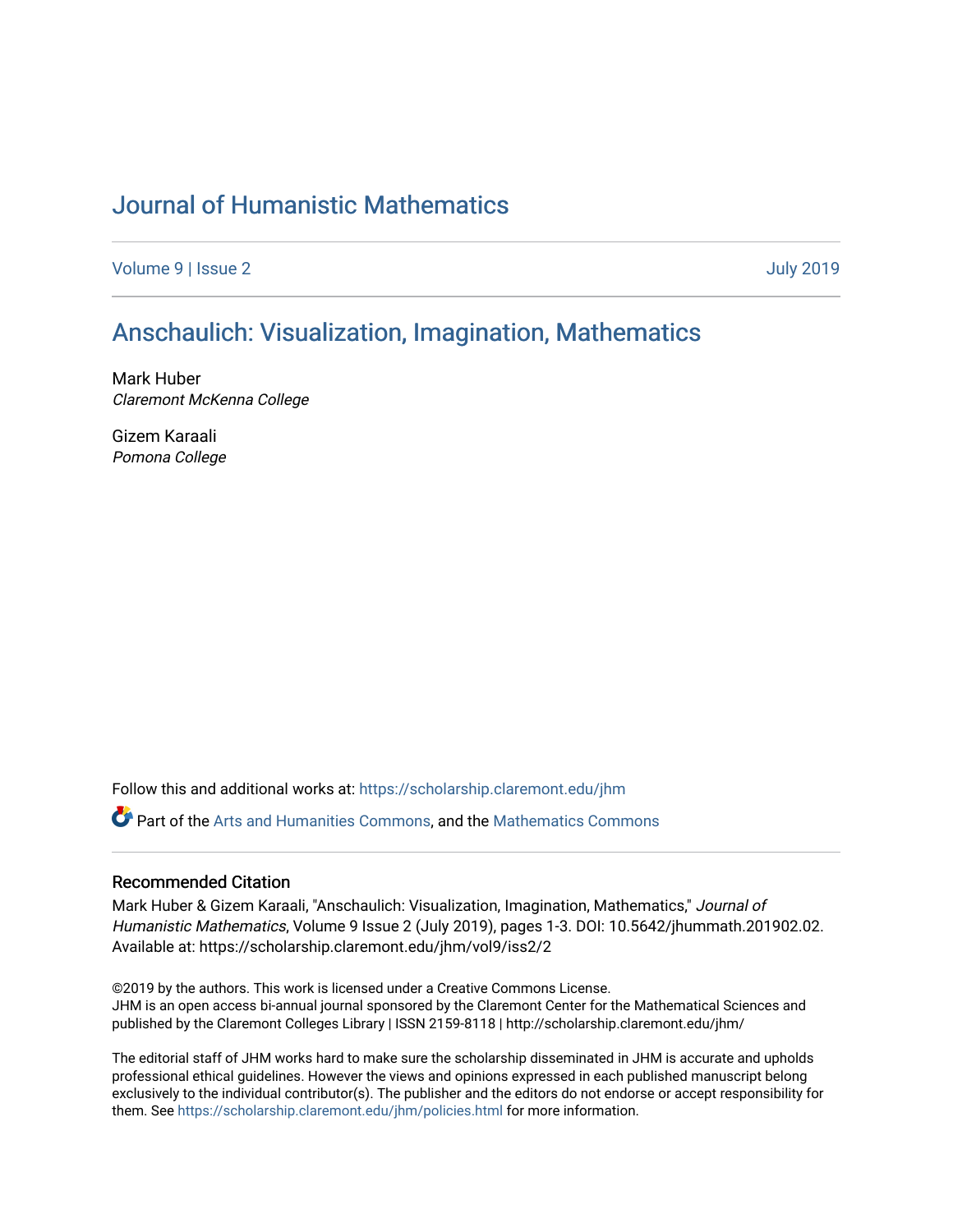## Anschaulich: Visualization, Imagination, Mathematics

Mark Huber

Department of Mathematical Sciences, Claremont McKenna College, California, USA mhuber@cmc.edu

Gizem Karaali

Department of Mathematics, Pomona College, California, USA gizem.karaali@pomona.edu

The German word anschaulich roughly translates to clear in English, but it means much more than that. It has connotations of making things clear in a vivid fashion, to make abstract notions imaginable. In this issue our contributors explore connections between mathematics and the real world, making abstraction come alive.

We begin with Stephen Luecking's introduction to the interplay of art and mathematics in two and three dimensions. This includes an introduction to the concept and philosophy of anschaulich, and several schools of art that employed mathematics to create their work.

Part of this notion of anschaulich involves making the abstract real for students. Meredith Greer and Stephanie Kelley-Romano show how they accomplish this through an interdisciplinary activity that has students using mathematical modeling tools to understand and analyze crises during a presidential campaign.

D'Andre Adams, Daniela Beckelhymer, and Allison Marr delve into a the wonderful series of Choose Your Own Adventure books to reveal the graph theory at the heart of this unique literary form.

Melvin Currie shows how a Hidden Markov Model can be used with genetic data to learn about one's ancestry.

Getting students to reconsider gender stereotypes of mathematicians is the goal of Sarah Mayes-Tang's work, which uses stories of real women mathematicians to alter students' perspectives.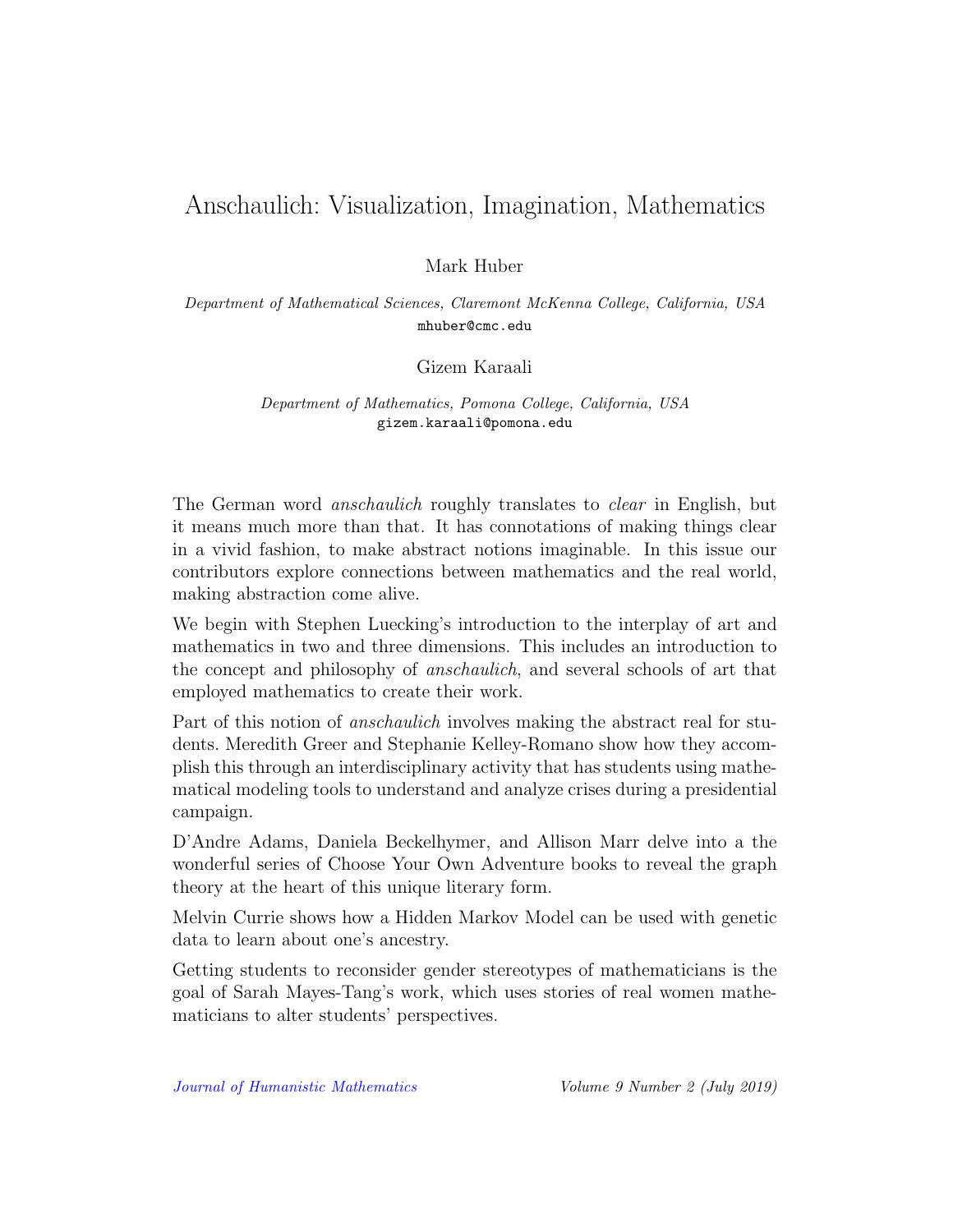Is there a mathematical prize right for you? In his report Juan Matías Sepulcre takes us through the many societies and institutions trying to raise the profile of mathematics through prizes.

Victor Piercey and Geillan Aly show us how we can gain deeper clarity of thought through different visualizations and conceptualizations of elementary concepts in developmental mathematics, along the way finding beauty and joy in our teaching careers. Mindy Capaldi walks us through one mathematician's journey to understanding and appreciating the differences between statistics and mathematics.

We return to visualization with Stanisław Zawiślak and Jerzy Kopeć's graphtheoretical approach to the study of Anton Chekhov's famous Uncle Vanya. Helen Goodson then walks us through some milestones in her mathematics career. Marshall Gordon then returns us to the consideration of mathematics as an art, and how that might influence our teaching.

Mathematicians like to feel that our work allows us to connect to the real world. Jeana Mastrangeli tells us of three specific contexts where her mathematical training helped her: signal processing, art appreciation, and learning Italian. Issac Elishakoff continues this theme by connecting differential equations to great works of romantic literature.

Charles Coppin tells us a parable of teaching involving two mountain climbers with very different techniques for getting their proteges to the top. Matthew Oldridge considers how to share that first anschaulich moment with young children.

Günhan Caglayan introduces us to simulation through the FIFA World Cup, looking at the combinatorics and probability involved in the Group Stage games.

Through the years we have published several contributions that could be used as classroom resources or special activities with students in specific contexts. In this issue we begin assigning these to their own category: Activities. The first activity is described by Lingguo Bu, who in his article helps us visualize the ins and outs of a mathematical puzzle game, offering us ways to use this with students in open ended explorations.

In his perspectives essay, Nigel Vinckier considers what makes for the best foundations of mathematics. Is a geometrical view best? Analytical? What are the strengths and the issues with each approach?